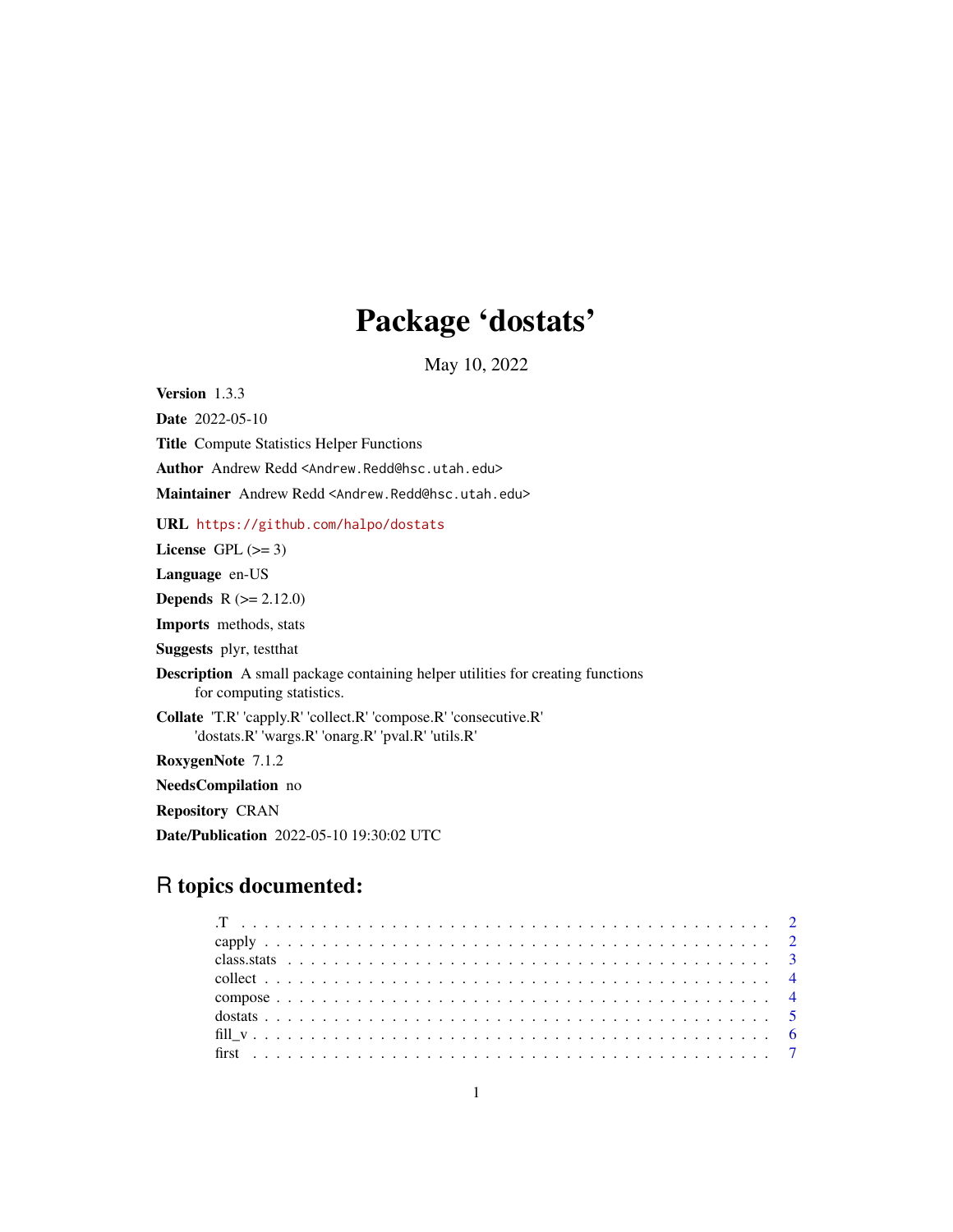#### <span id="page-1-0"></span> $2 \t\omega$  capply

| Index |  |  |  |  |
|-------|--|--|--|--|
|       |  |  |  |  |
|       |  |  |  |  |
|       |  |  |  |  |
|       |  |  |  |  |
|       |  |  |  |  |
|       |  |  |  |  |
|       |  |  |  |  |
|       |  |  |  |  |
|       |  |  |  |  |
|       |  |  |  |  |

.T *create a text vector*

# Description

create a text vector

# Usage

 $.T($ ... $)$ 

# Arguments

... names, quoted or not, no substitution made

# Examples

.T(min, mean, 'median')

capply *Conditional Apply*

# Description

A wrapper for ifelse(test(x), fun(x, ...), x)

# Usage

capply(test, x, fun, ...)

# Arguments

| test | a test that returns a logical |
|------|-------------------------------|
| X    | data to apply fun to.         |
| fun  | to apply                      |
|      | other arguments to fun        |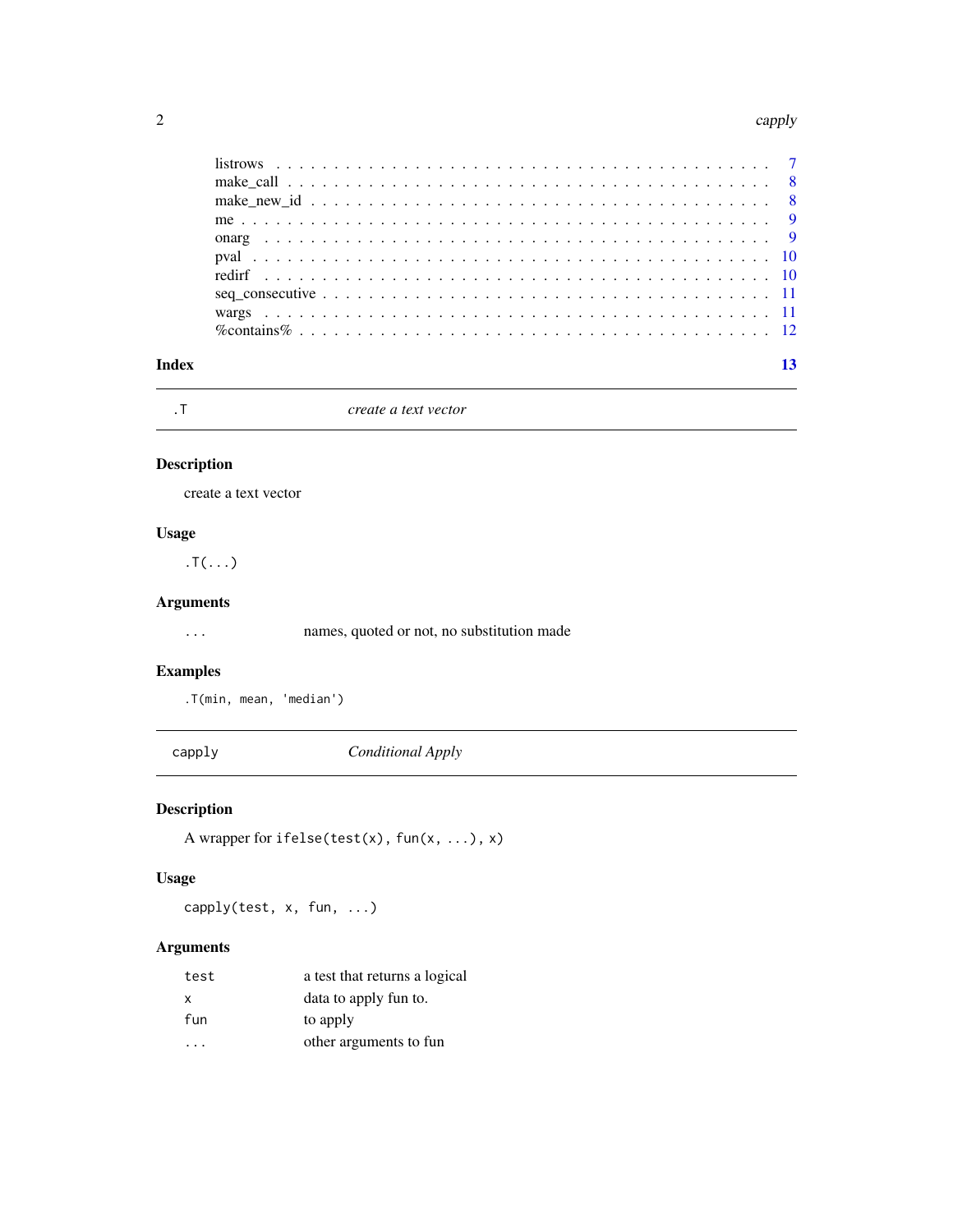<span id="page-2-0"></span>class.stats *Filter by class*

# Description

Filter by class

# Usage

```
class.stats(.class)
numeric.stats(x, ...)
factor.stats(x, ...)
integer.stats(x, ...)
```
# Arguments

| .class | string for class to filter by |
|--------|-------------------------------|
| X      | vector of any class           |
| .      | passed to dostats             |

# Value

data frame of computed statistics if x is of class .class otherwise returns NULL.

### Functions

- numeric.stats: Numeric class statistics
- factor.stats: Factor class statistics
- integer.stats: Integer class statistics @export

# See Also

[dostats](#page-4-1)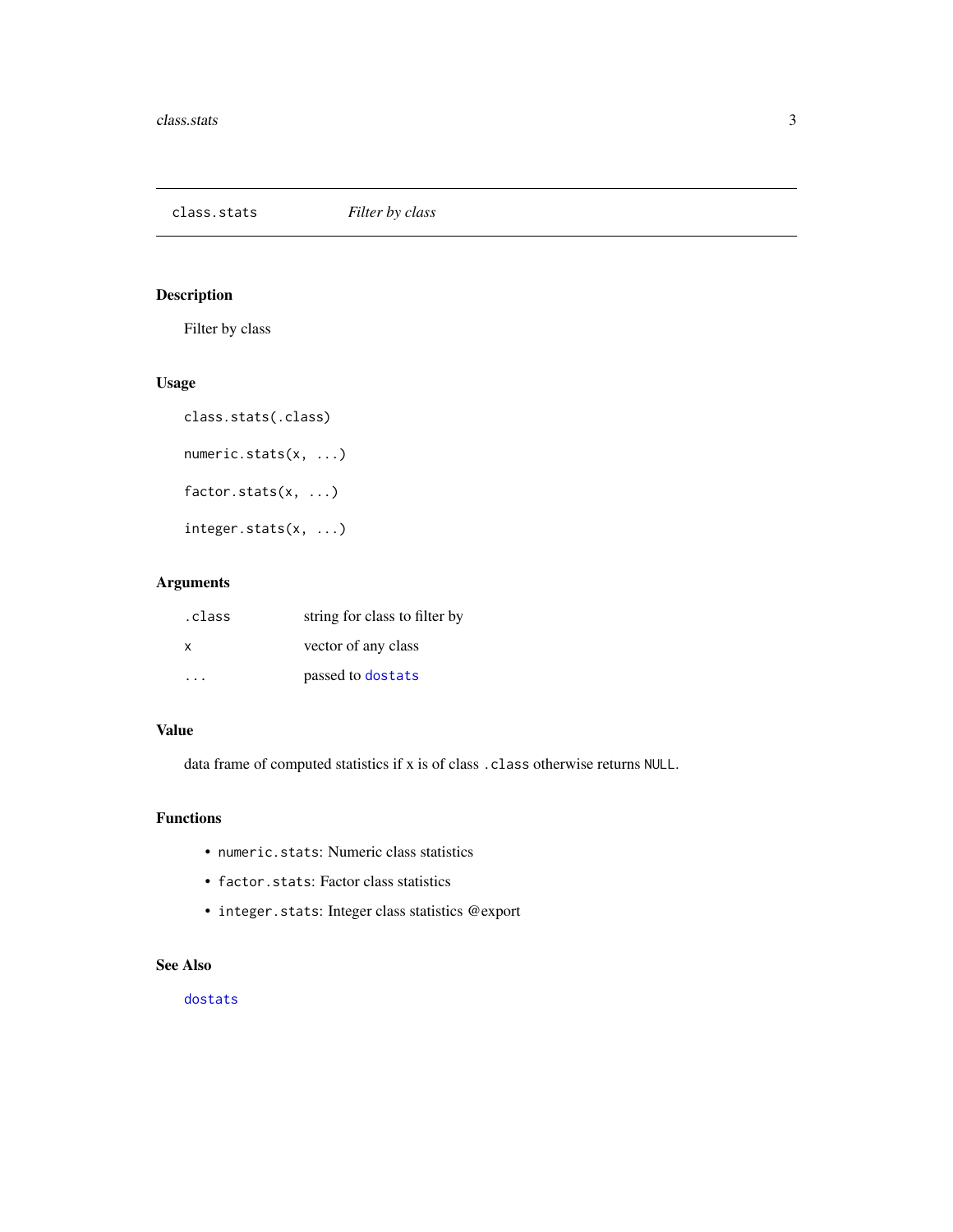<span id="page-3-0"></span>

collect results

# Usage

collect(v, fun, ...)

### Arguments

| v                       | a vector, list, array, etc. |
|-------------------------|-----------------------------|
| fun                     | a function to collect on    |
| $\cdot$ $\cdot$ $\cdot$ | passed to f                 |

#### Details

Collect results by recursively calling the elements of the vector v. The first two elements are called as fun(v[1], v[2],...) The result is x. Then  $f(x, v[3])$  is called and so forth, until all elements has been exhausted.

as such fun must take two arguments and return a single element, although there are no restrictions on what that single thing might be.

# Examples

```
collect(v=letters, fun=function(x,y,...)paste(y,x, ...), sep='/')
```
compose *Nest functions*

#### Description

Nest functions

#### Usage

compose(..., .list)

x %.% y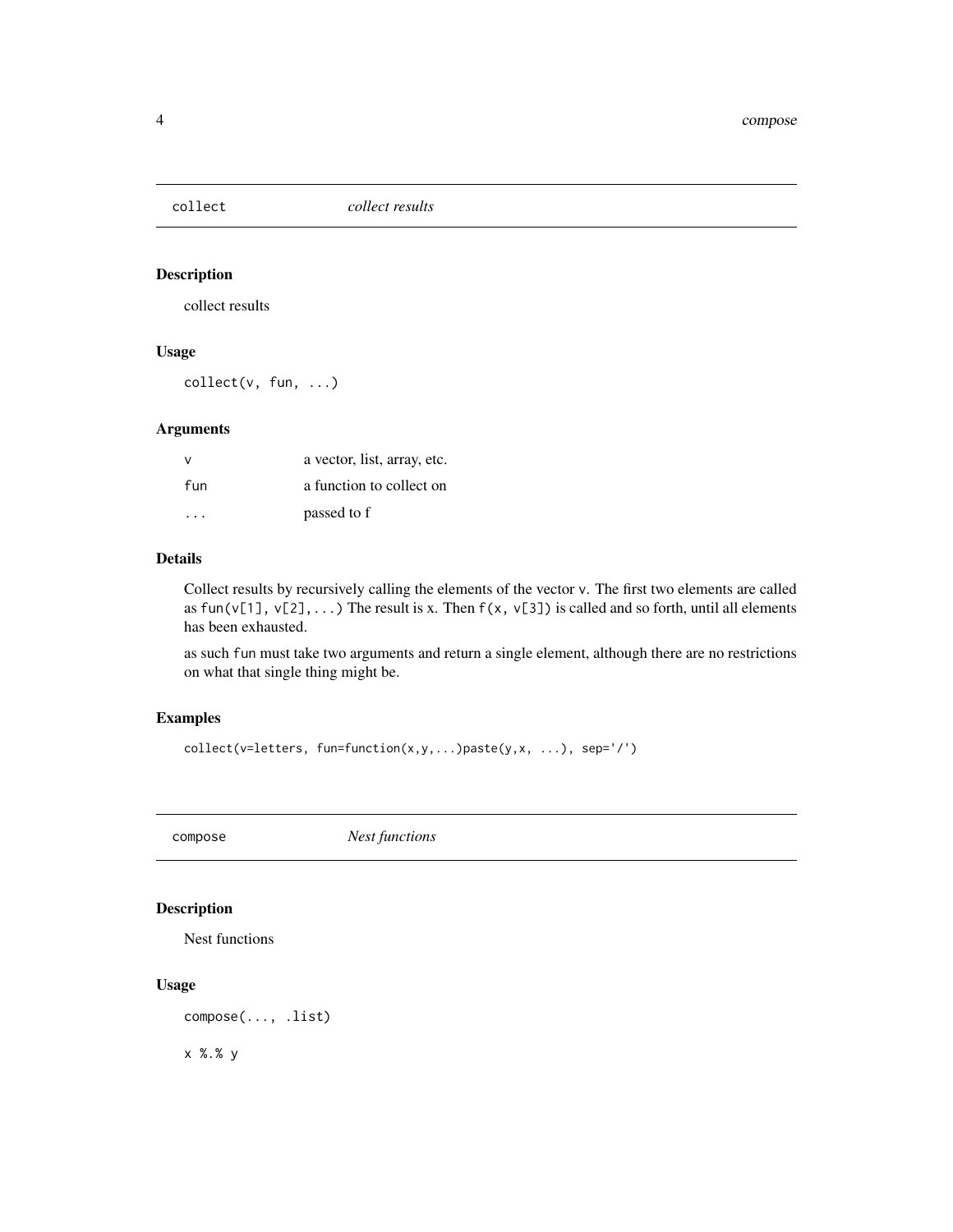#### <span id="page-4-0"></span>dostats 5 and 5 and 5 and 5 and 5 and 5 and 5 and 5 and 5 and 5 and 5 and 5 and 5 and 5 and 5 and 5 and 5 and 5 and 5 and 5 and 5 and 5 and 5 and 5 and 5 and 5 and 5 and 5 and 5 and 5 and 5 and 5 and 5 and 5 and 5 and 5 an

#### Arguments

| $\cdot$ | functions to be nested together                                                    |
|---------|------------------------------------------------------------------------------------|
| .list   | alternatively an explicit list of functions. If specified $\dots$ will be ignored. |
| X       | a function                                                                         |
| V       | a function                                                                         |

# Details

compose creates a functional composition of the listed functions. Functional composition of functions f and g is defined as f(g(.)). Order matters the right most function listed will be the innermost function in the composition, same with the operator version. To remember the order lists will be the order read out, i.e. compose( $f,g$ ) =  $f(g(x))$ 

When using the operator version it is good to remember that parentheses are recommended see the examples

# Value

new function consisting of the functions nested

#### Functions

• %.%: infix compose operator

#### Author(s)

Andrew Redd

# Examples

```
compose(any, is.na)(c(NA,1:3))
(sum%.%is.na)(c(1,NA)) #correct
## Not run:
sum%.%is.an(NA) #incorrect
```
## End(Not run)

<span id="page-4-1"></span>dostats *Convenient interface for computing statistics on a vector*

# Description

Convenient interface for computing statistics on a vector

#### Usage

 $dostats(x, ..., n_a.action = na.fail)$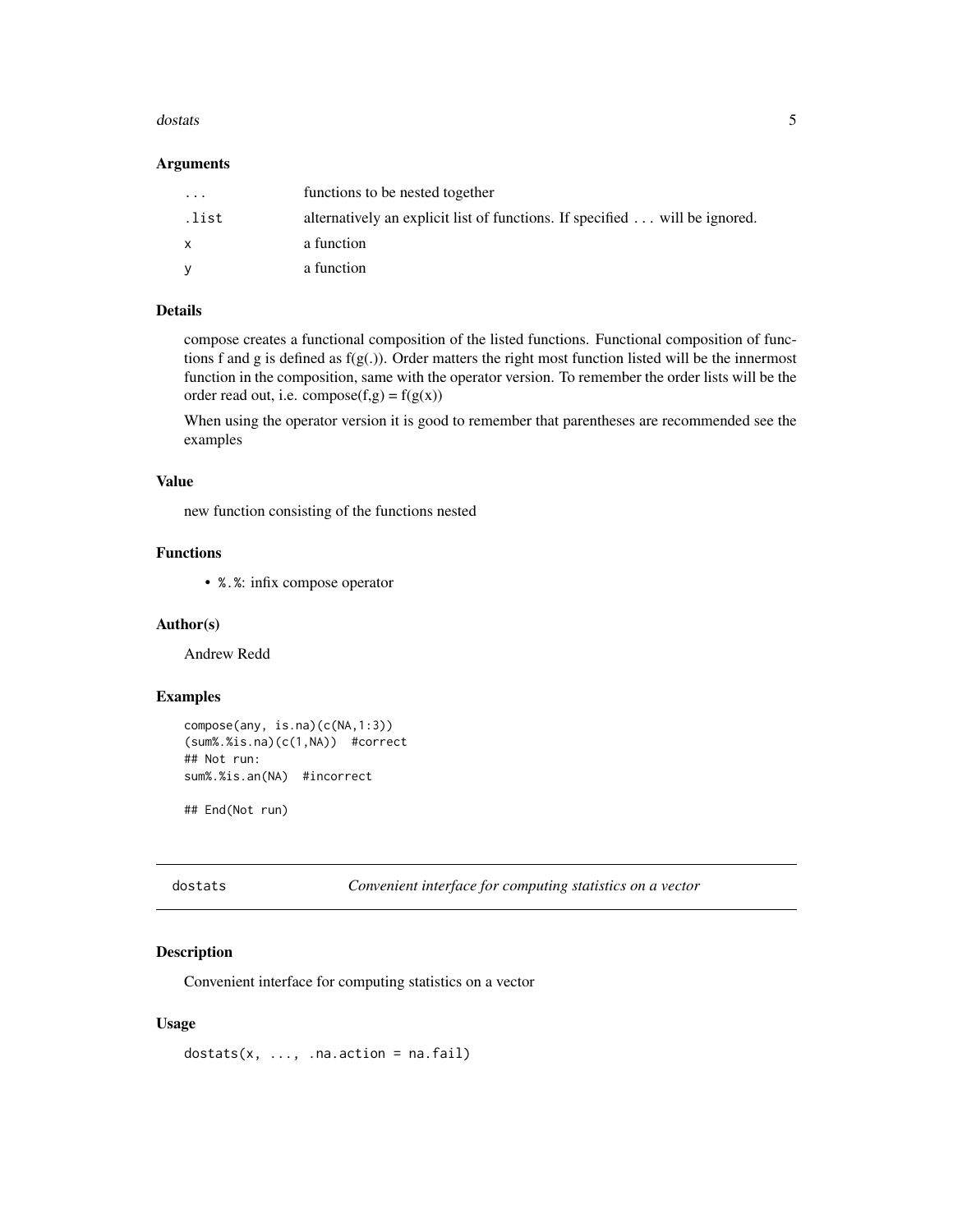# <span id="page-5-0"></span>Arguments

| $\mathbf{x}$            | the vector                                                    |
|-------------------------|---------------------------------------------------------------|
| $\cdot$ $\cdot$ $\cdot$ | statistics to compute, must take a vector and return a vector |
| .na.action              | the action to take on NA values, for all statistics           |

# Value

A one row data.frame with columns named as in ...

# See Also

[ldply](#page-0-0)

# Examples

```
data(mtcars)
library(plyr)
dostats(1:10, mean, median, sd, quantile, IQR)
ldply(mtcars, dostats, median, mean, sd, quantile, IQR)
```

```
fill_v Fill vector to length with a specified value
```
# Description

Fill vector to length with a specified value

# Usage

fill\_v(x,  $l = length(x)$ , with = last(x), after = length(x))

# Arguments

| x     | vector            |
|-------|-------------------|
| 1     | length            |
| with  | What to fill with |
| after | where to insert   |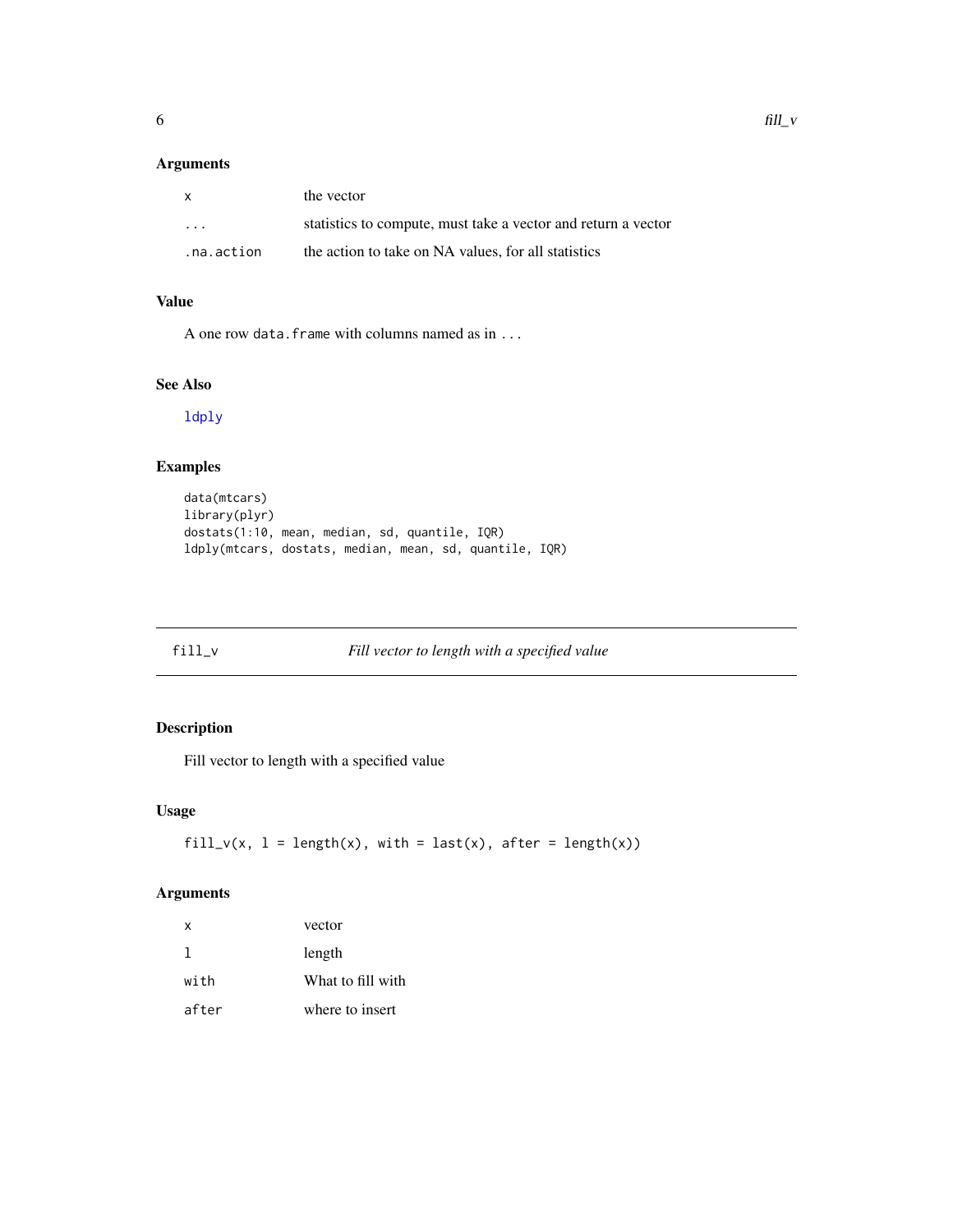<span id="page-6-0"></span>

Shortcuts for head( $x$ , 1) and tail( $x$ , 1)

# Usage

first $(x, \ldots, n = 1)$  $last(x, ..., n = 1)$ 

# Arguments

| $\times$ | vector object                       |
|----------|-------------------------------------|
| .        | passed on to head or tail           |
| n        | the new number to take of only one. |

listrows *List rows of a data frame in a list.*

# Description

List rows of a data frame in a list.

# Usage

listrows(d)

# Arguments

d a data.frame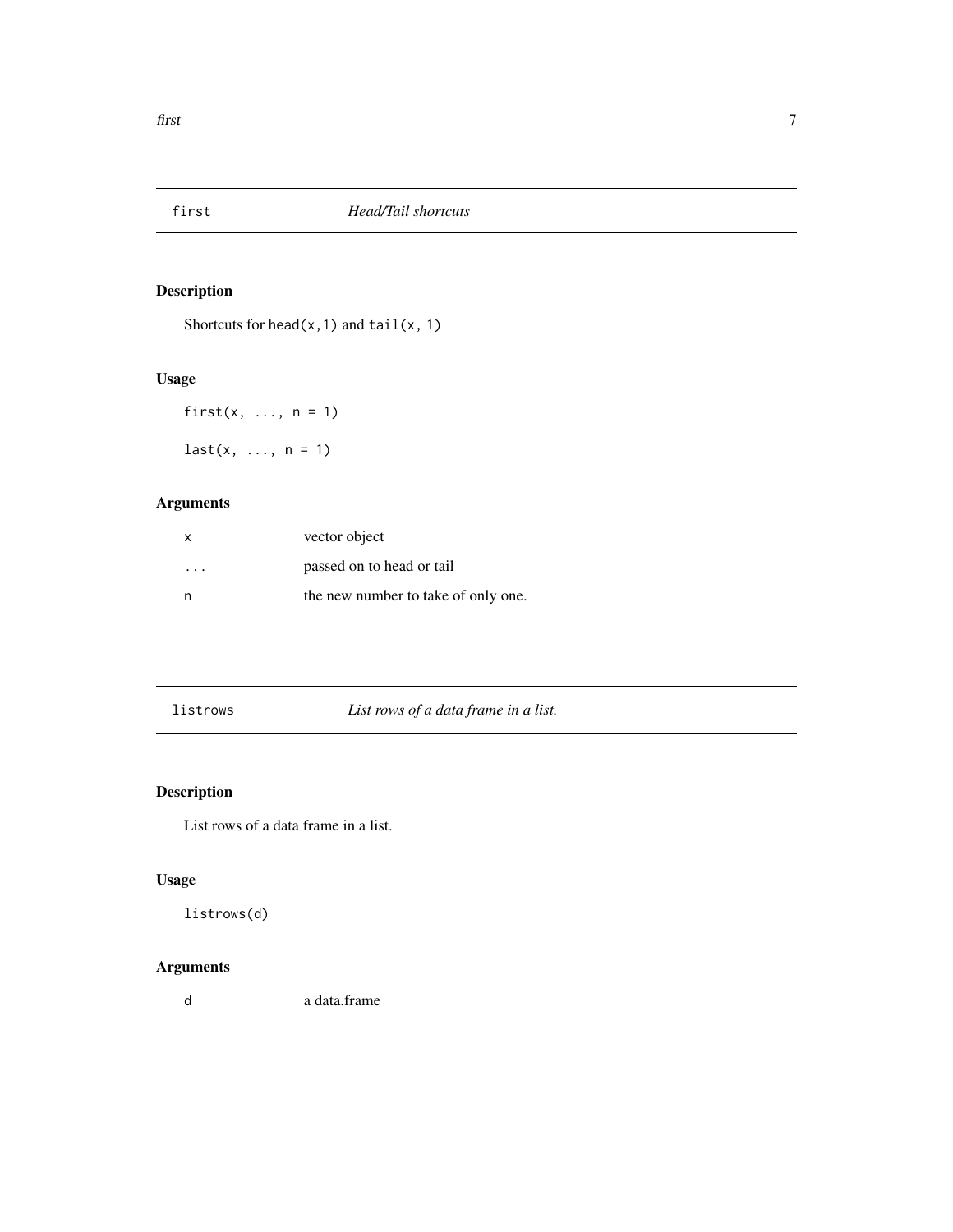<span id="page-7-0"></span>

Useful for using with plyr functions

# Usage

```
make_call(args, ..., what, quote = F, envir = parent.frame())
```
# Arguments

| args  | a list of arguments                          |
|-------|----------------------------------------------|
|       | extra arguments to be incorporated into args |
| what  | the function to execute                      |
| quote | should the arguments be quoted               |
| envir | the environment to call the function in      |

#### See Also

[do.call](#page-0-0) which this function wraps.

make\_new\_id *Make a helper ID counter*

# Description

Make a helper ID counter

#### Usage

 $make_new_id(startat = 0)$ 

# Arguments

startat where to start counting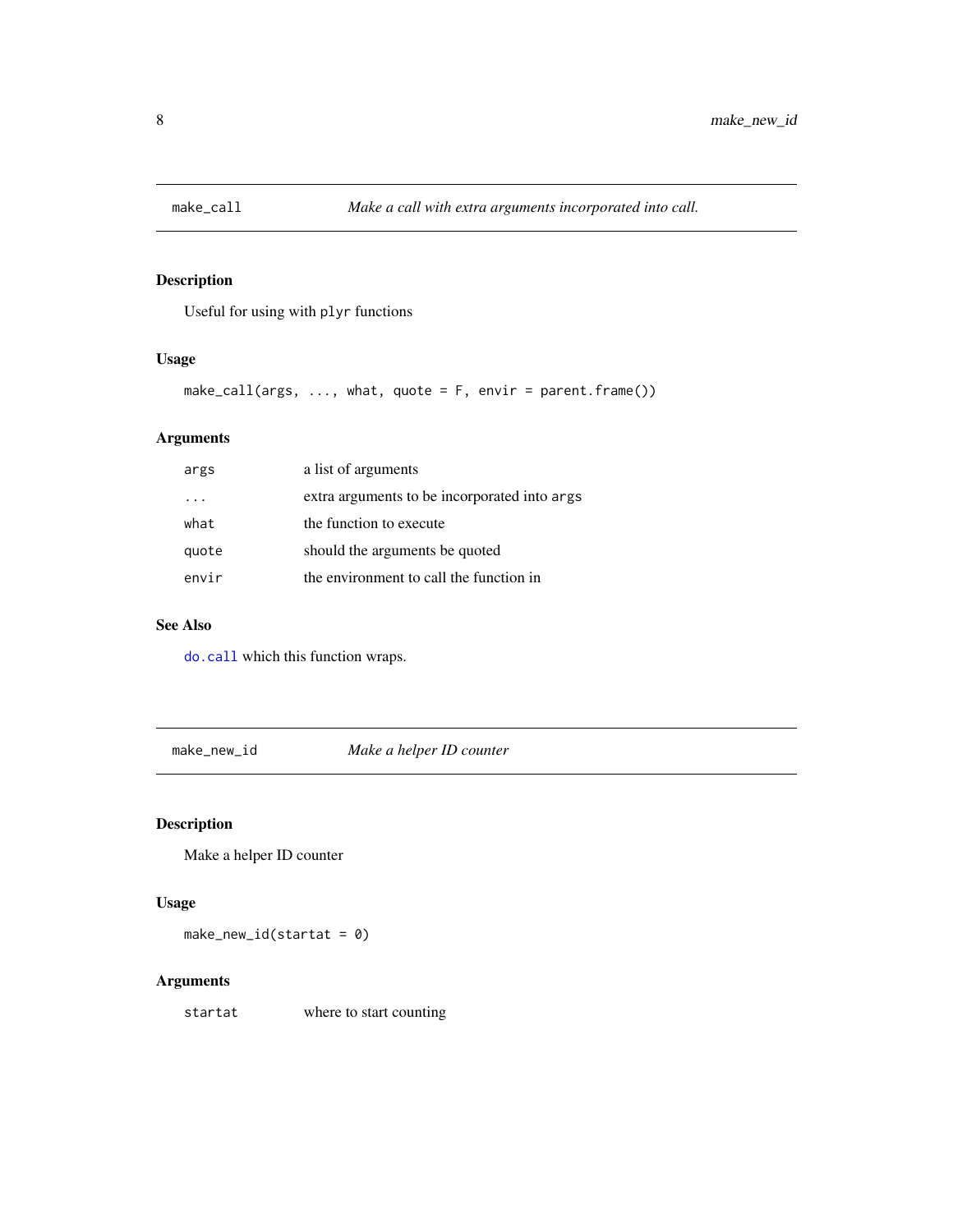<span id="page-8-0"></span>

Return the current function

# Usage

me()

# See Also

[sys.function](#page-0-0)

# onarg *change first argument of a function*

# Description

change first argument of a function

# Usage

onarg(f, arg)

# Arguments

|     | the function                                    |
|-----|-------------------------------------------------|
| arg | the argument to be called as the first argument |

# Value

a function that calls f with arg as the first argument.

#### See Also

[wargs](#page-10-1), [dostats](#page-4-1), and [apply](#page-0-0)

# Examples

```
formals(runif)
onarg(runif, 'max')(1:10, 1)
onarg(runif, 'max')(1:10, 10)
#another version of contains
onarg(`%in%`, 'table')(letters, 'y')
```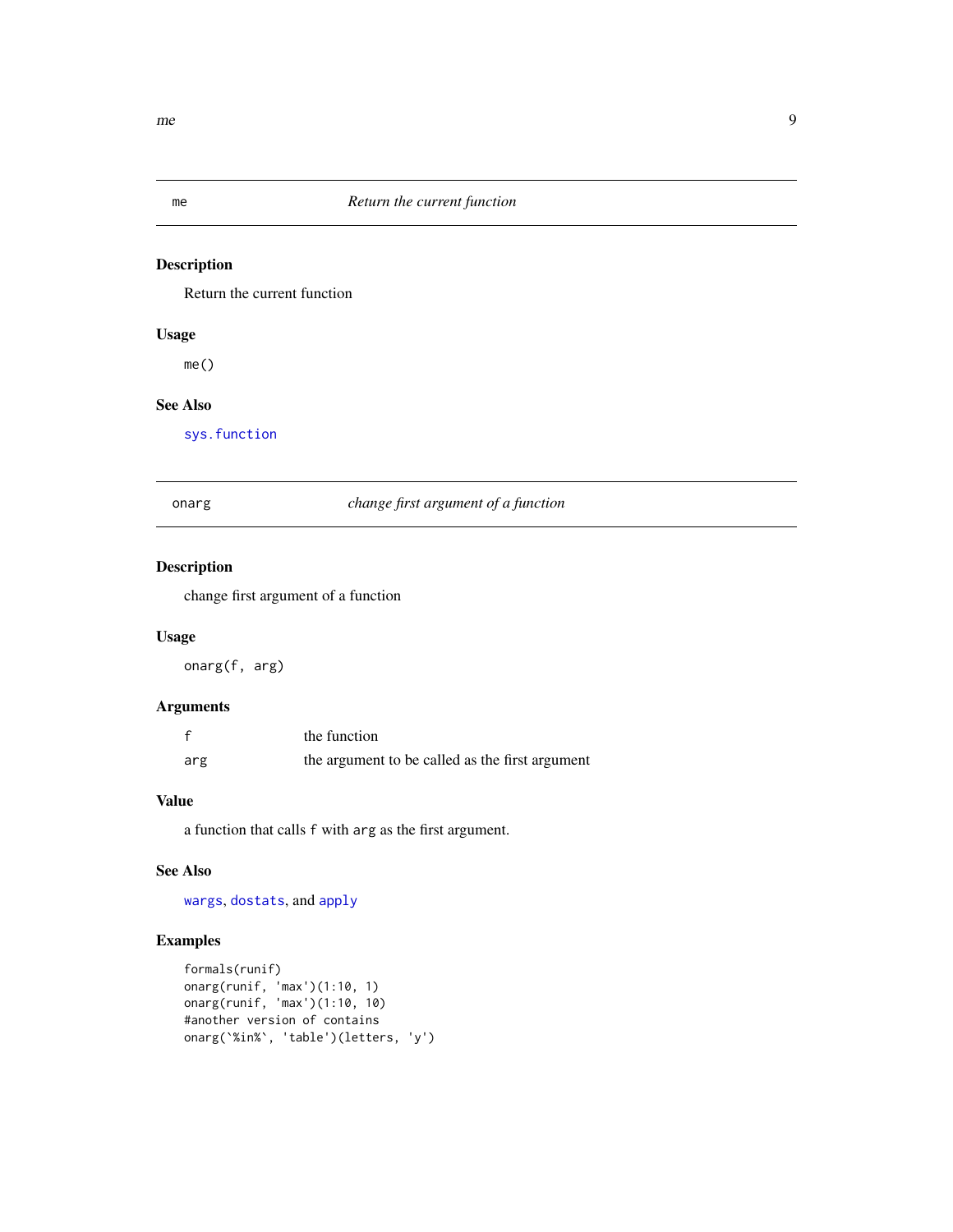<span id="page-9-0"></span>Extract a p-value from a test result.

#### Usage

 $pval(x, extended = F, ...)$ 

#### Arguments

| $\mathsf{x}$ | a testing result object                                 |
|--------------|---------------------------------------------------------|
| extended     | should an extended result be given or a single p-value. |
| $\cdots$     | extra arguments passed to methods.                      |

# Details

This is a generic helper function for extracting p values from objects. The idea being to extract the overall p-value for the model that can be interpreted simply.

#### Value

either a single value (extended=FALSE) representing the p-value of the test or a single row. [data.frame](#page-0-0) object that also includes extra information such as

redirf *Create a function that redirects to the named function.*

# Description

This is useful for debugging to know what function has been called form within do.call or plyr functions.

#### Usage

redirf(f, envir = parent.frame())

# Arguments

|       | a function to wrap a call around     |
|-------|--------------------------------------|
| envir | environment to use for the function. |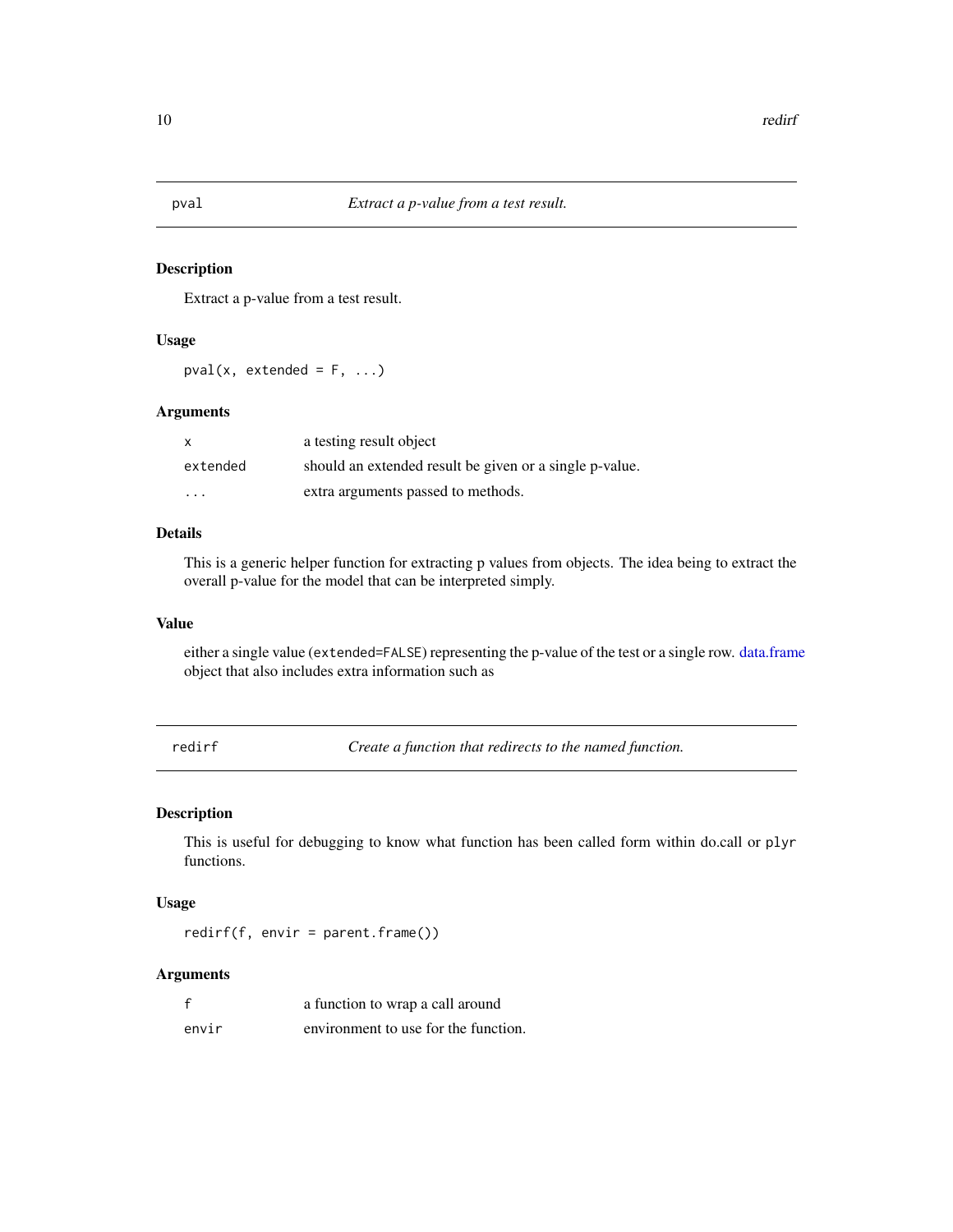<span id="page-10-0"></span>seq\_consecutive *compute an indicator to group consecutive values*

#### Description

computes a vector that changes every time the element is different from the previous.

# Usage

seq\_consecutive(x, ...)

# Arguments

|                   | a vector                                          |
|-------------------|---------------------------------------------------|
| $\cdot\cdot\cdot$ | ignored, might be used for forward compatibility. |

### Value

an integer vector.

<span id="page-10-1"></span>

*Call with arguments* 

#### Description

Call with arguments

#### Usage

 $wargs(f, ..., args = pairlist(...), envir = parent-frame())$ 

# Arguments

|         | a function                                        |
|---------|---------------------------------------------------|
| $\cdot$ | extra arguments                                   |
| args    | alternate way to provide arguments as a pairlist. |
| envir   | environment to use for the function.              |

#### Value

a function that takes 1 argument and calls f with the single argument and the additional ... appended.

### Examples

mean2 <- wargs(mean, na.rm=TRUE)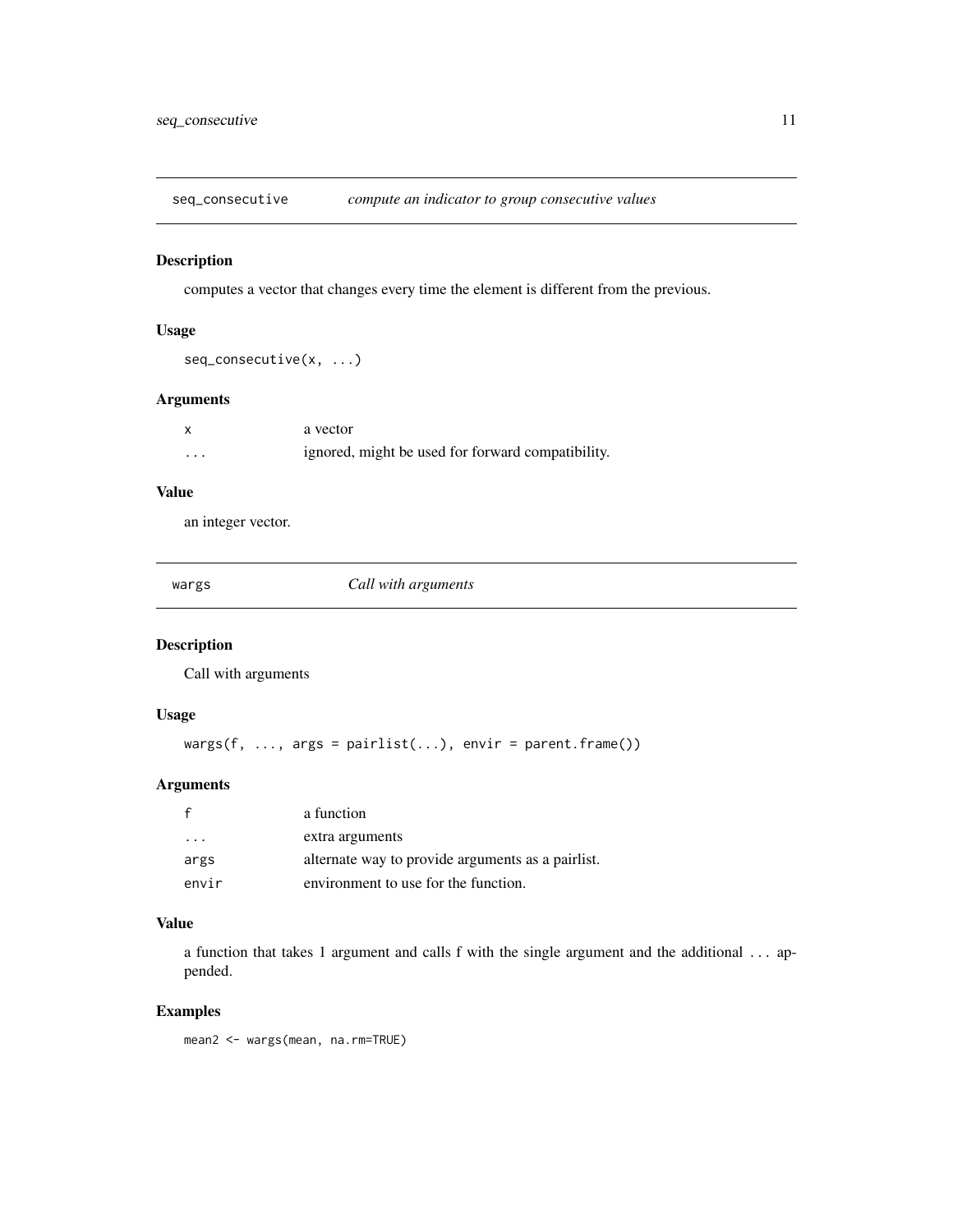<span id="page-11-0"></span>

Does a table contain a value

# Usage

table %contains% y

contains(table,y)

# Arguments

| table | a table of values |
|-------|-------------------|
| V     | a value           |

# Details

Literally %in% in reverse order, just for convenience.

# Value

a logical vector of the same length as y indicating if y is in table, i.e. the table contains y.

# See Also

[match](#page-0-0)